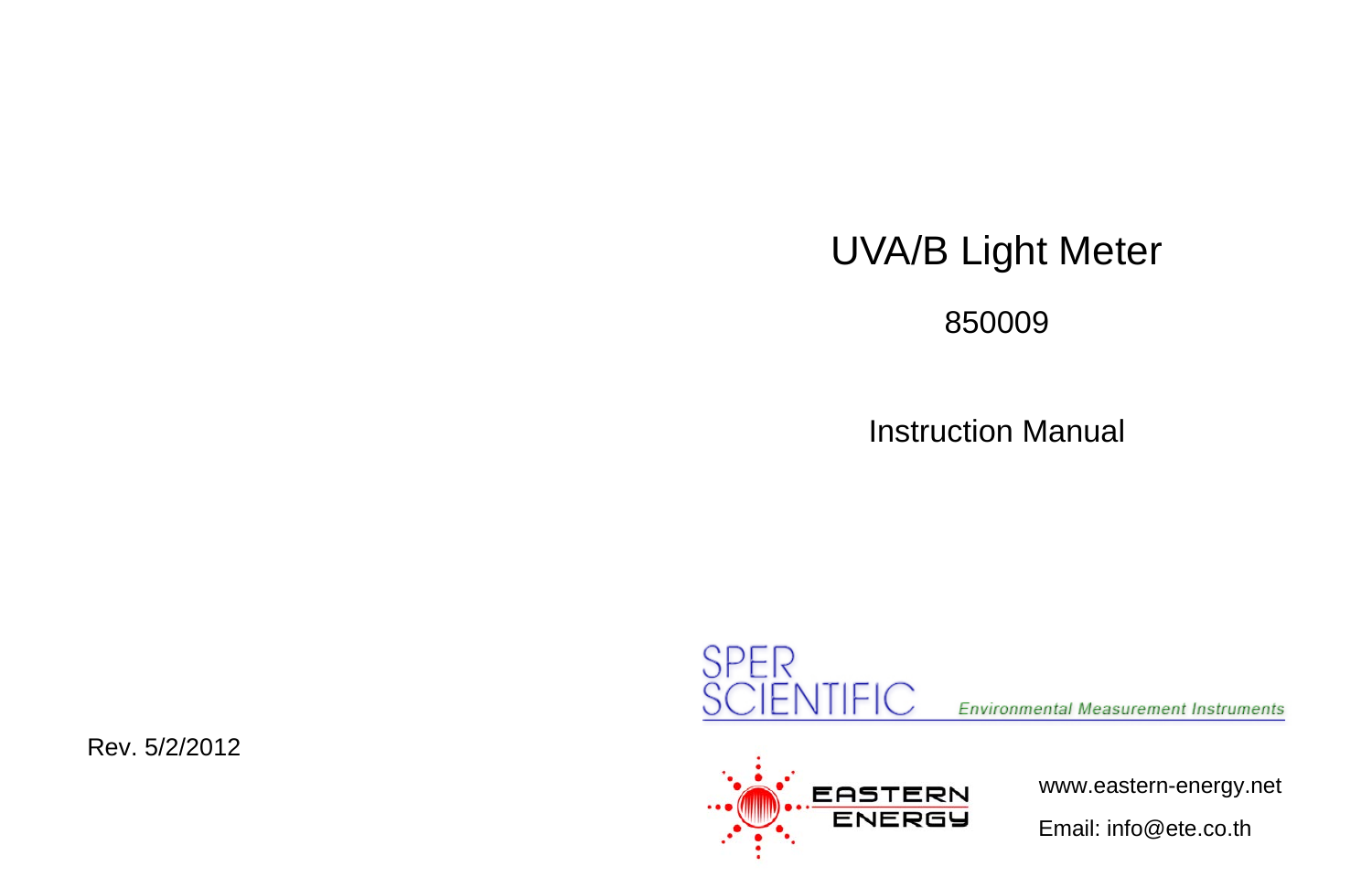#### *UVA/B Light Meter 850009*

**Copyright ©2009** by Sper Scientific

ALL RIGHTS RESERVED

Printed in the USA

*The contents of this manual may not be reproduced or transmitted in any form or by any means electronic, mechanical, or other means that do not yet exist or may be developed, including photocopying, recording, or any information storage and retrieval system without the express permission from Sper Scientific.* 



7720 E. Redfield Rd. Suite #7, Scottsdale, AZ 85260 Tel: (480) 948-4448 Fax: (480) 967-8736 Web: www.sperscientific.com

## **WARRANTY**

Sper Scientific warrants this product against defects in materials and workmanship for five (5) years from the date of purchase and agrees to repair or replace any defective unit without charge. If your model has since been discontinued, an equivalent Sper Scientific product will be substituted, if available. This warranty does not cover damage resulting from accident, misuse, or abuse of the product. To obtain warranty service, ship the unit postage prepaid to:

#### **SPER SCIENTIFIC LTD.**

7720 E. Redfield Rd, Suite 7, Scottsdale, AZ 85260 Email: info@sperscientific.com

Be sure to include a description of the problem and your return address. Register your product online at www.sperscientific.com or return your warranty card within 10 days.

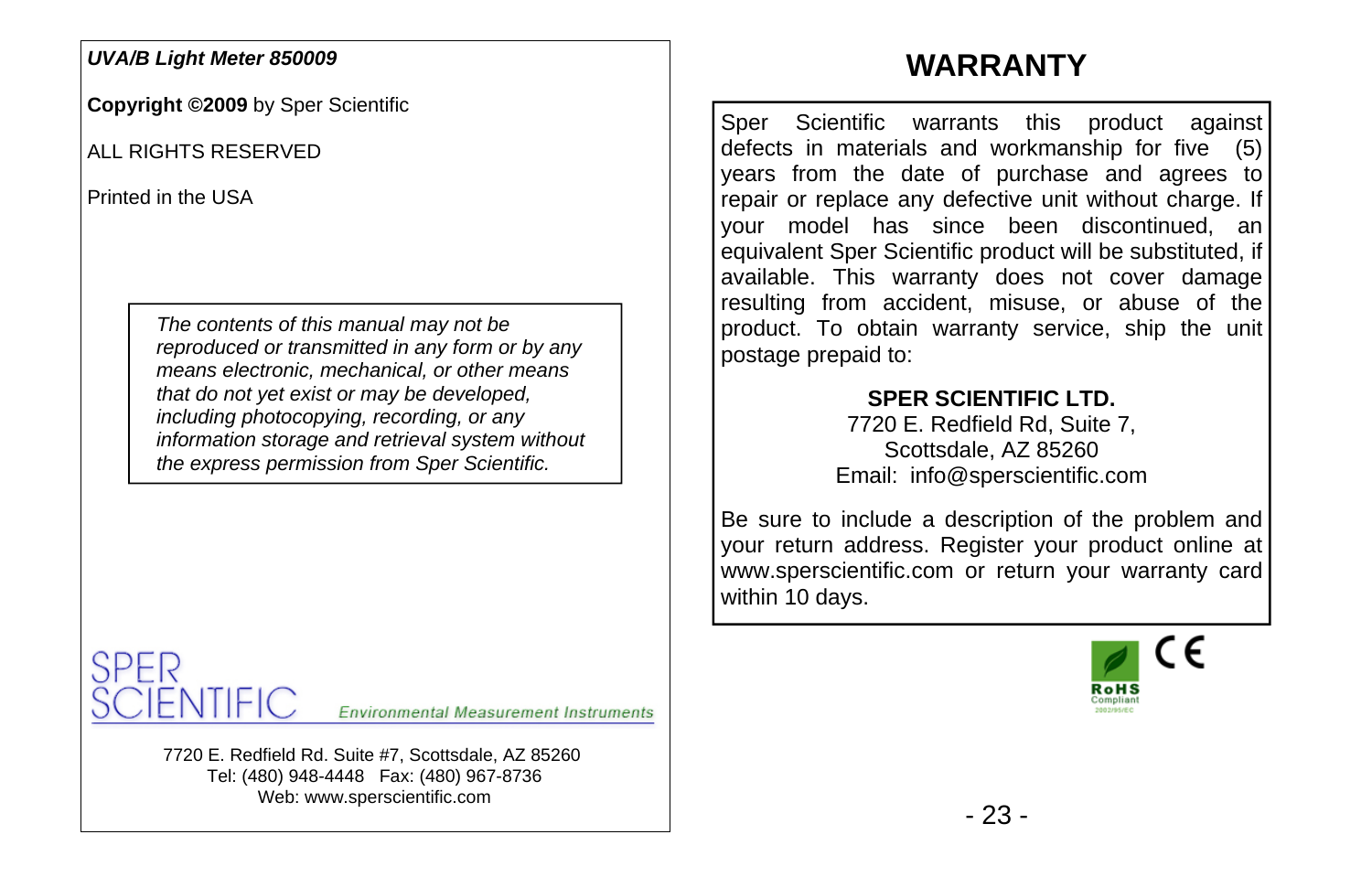## **OPTIONAL ACCESSORIES**

- 840090 Water Resistant Instrument Pouch
- 840092 Bench-Top Tripod
- 840093 Field Tripod

## **CONTENTS**

| INTRODUCTION             |    |
|--------------------------|----|
|                          |    |
| MATERIALS SUPPLIED       |    |
|                          |    |
| BASIC FUNCTIONS          | 8  |
| MODE AND UNIT SELECTION  | 10 |
|                          | 14 |
| UVA/B SENSOR             | 17 |
| BATTERY REPLACEMENT 19   |    |
| MAINTENANCE              | 20 |
| SPECIFICATIONS           | 21 |
| OPTIONAL ACCESSORIES  22 |    |
|                          | 23 |
|                          |    |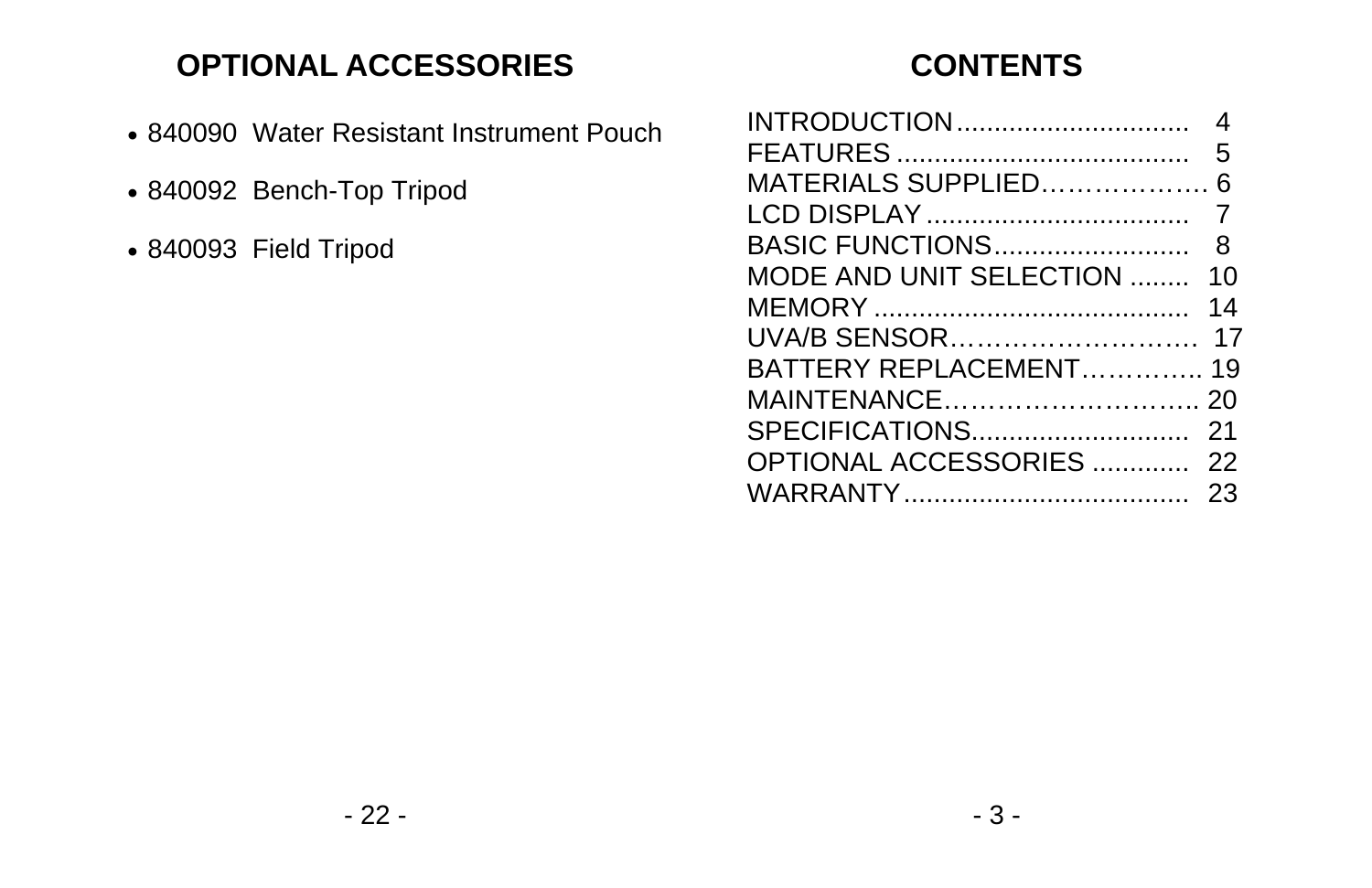## **INTRODUCTION**

**SPECIFICATIONS** 

The Sper Scientific UVA/B Light Meter (Model 850009) is a light-weight, portable instrument that measures damaging UV (ultraviolet) light in both natural and manmade environments.

The UV Light Meter measures long and medium wave UV-A/B light for applications such as forensics, chromatography, electrophoresis and dermatology.

You can use the meter almost anywhere to determine UV light intensity and avoid the harmful effects of overexposure.

| ic UVA/B Light Meter (Model<br>-weight, portable instrument                                  | <b>UV Range 1</b><br>(Low Illumination)     | 1 $\mu$ W/cm <sup>2</sup> ~ 9999 $\mu$ W/cm <sup>2</sup>                      |  |
|----------------------------------------------------------------------------------------------|---------------------------------------------|-------------------------------------------------------------------------------|--|
| maging UV (ultraviolet) light in<br>manmade environments.                                    | <b>UV Range 2</b><br>(High<br>Illumination) | 0.01 mW/cm <sup>2</sup> ~<br>$40.00$ mW/cm <sup>2</sup>                       |  |
| ter measures long and medium<br>t for applications such as<br>atography, electrophoresis and | <b>Resolution</b>                           | $1 \mu W/cm^2$ and<br>$0.01$ mW/cm <sup>2</sup>                               |  |
|                                                                                              | <b>Accuracy</b>                             | $\pm$ 4% $\pm$ 1 digit (at 23 $\pm$ 5°C)                                      |  |
| meter almost anywhere to                                                                     | Wavelength                                  | $280 - 400$ nm                                                                |  |
| nt intensity and avoid the                                                                   | <b>Calibration Point</b>                    | 365 nm                                                                        |  |
| overexposure.                                                                                | <b>Temperature</b><br>Range                 | $0 - 50^{\circ}C$                                                             |  |
|                                                                                              | <b>Meter</b><br><b>Dimensions</b>           | $6" \times 2" \times 1\frac{1}{2}"$<br>$(145 \times 55 \times 40 \text{ mm})$ |  |
|                                                                                              | Weight                                      | 4.4 oz (135 g)                                                                |  |
|                                                                                              | <b>Sensor</b><br><b>Dimensions</b>          | Diameter = $35 \text{ mm}$<br>$H = 25.5$ mm                                   |  |
| ົາ 1<br>$\boldsymbol{\Lambda}$                                                               |                                             |                                                                               |  |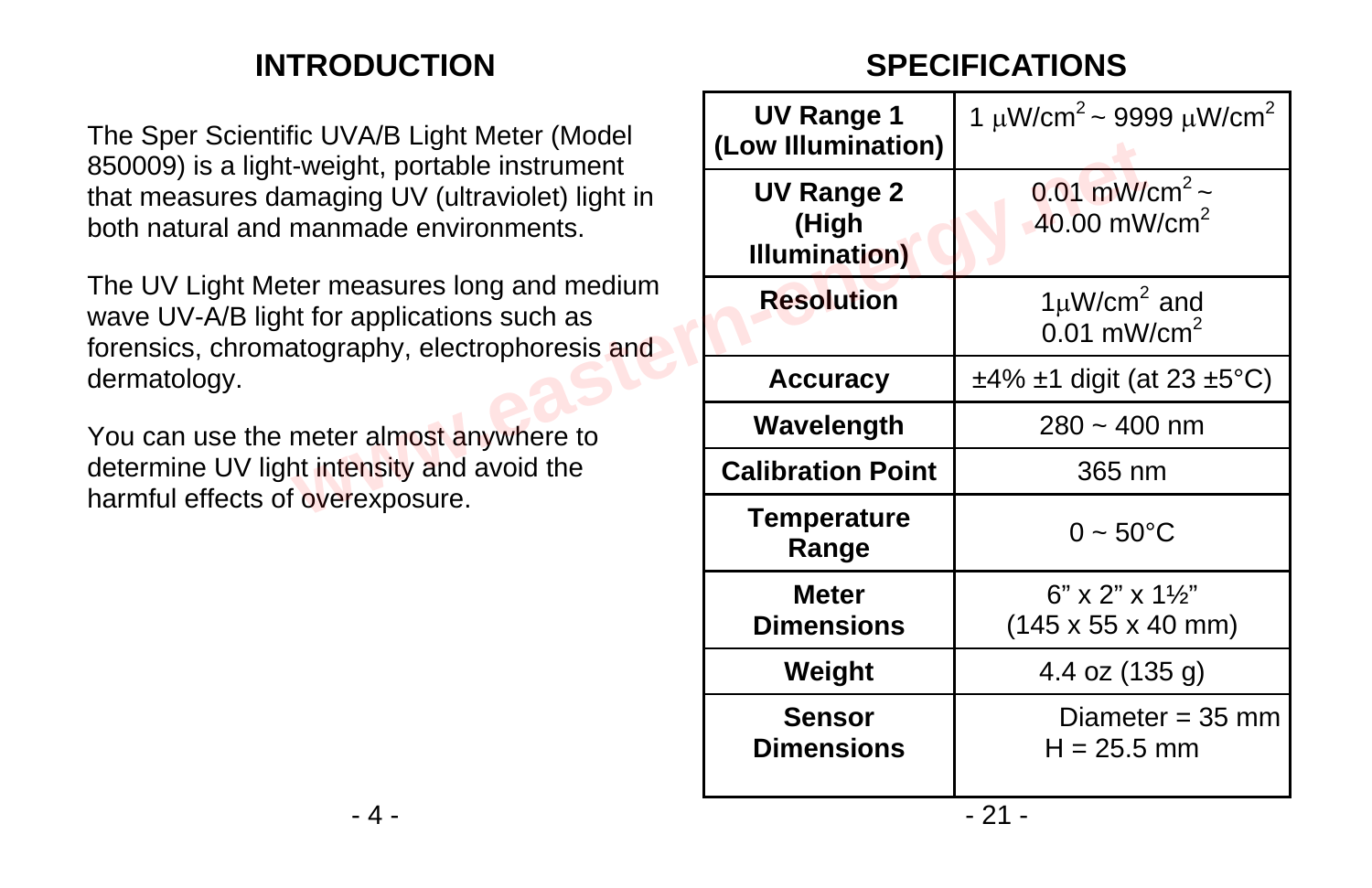## **MAINTENANCE**

- 1. Dampen a sponge or soft cloth with soap and water to clean the housing.
- 2. Take care to prevent any liquids or moisture from getting inside the unit during cleaning.

## **FEATURES**

- Tripod Mounting Socket
- High and low measurement range in milliwatts per square centimeter  $(mW/cm<sup>2</sup>)$ or microwatts per square centimeter  $(\mu W)$  $cm<sup>2</sup>$ )
- Backlit I CD
- Magnetic Mount
- Simultaneous Display of Minimum, Maximum, Average and Recorded Data
- Zero Point Reset
- Hold Function
- 4 Digit Dual Display
- 20 Points Memory
- Automatic Measuring
- Low Battery Indicator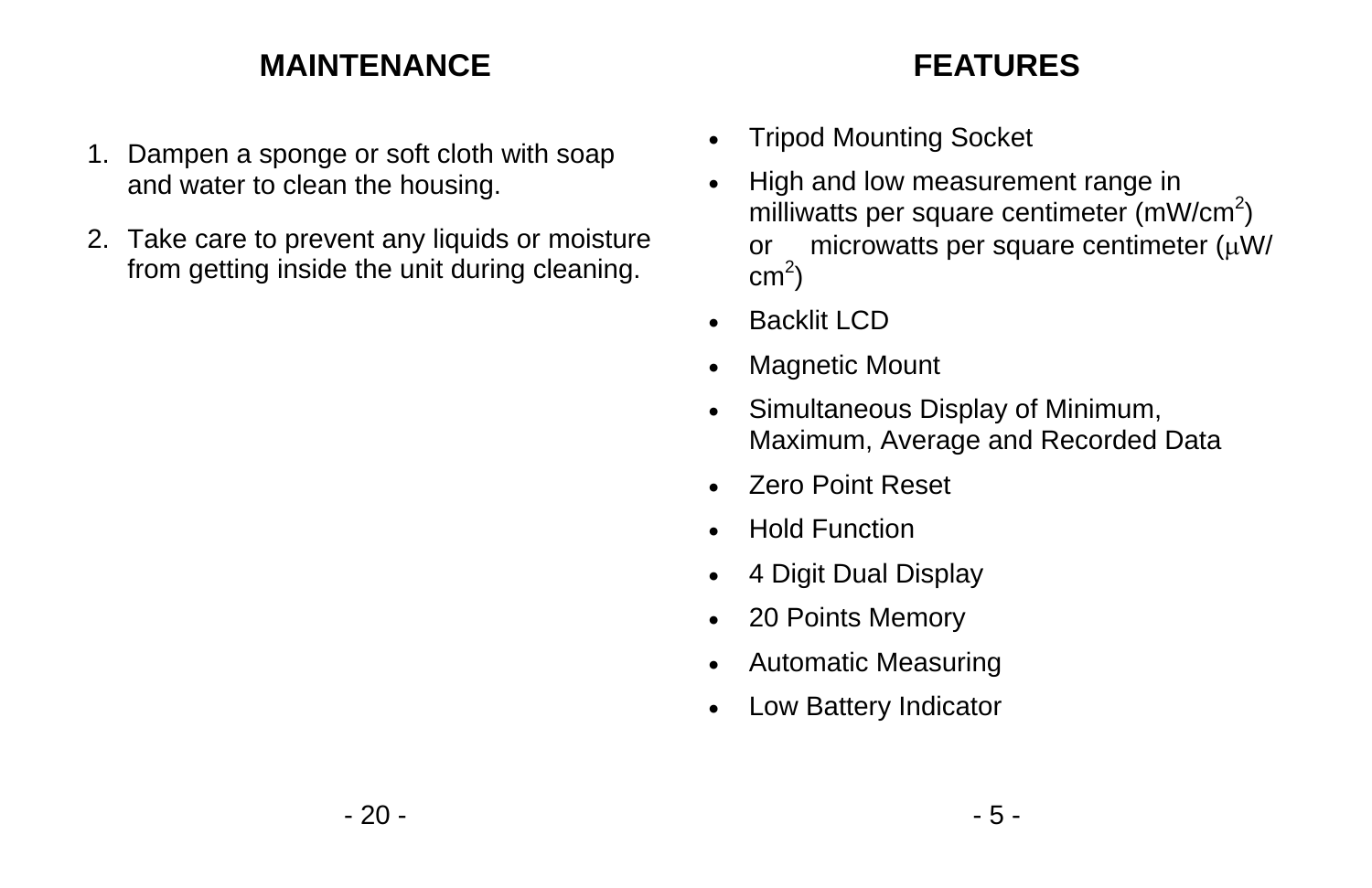## **MATERIALS SUPPLIED**

- Meter
- UV Probe
- Magnetic Mount
- 9 Volt Battery
- Instruction Manual
- Hard Carrying Case

## **BATTERY REPLACEMENT**

This unit requires one 9 Volt battery. The icon indicates a low battery. To replace:

- 1. Slide off battery cover from the back of the unit.
- 2. Insert a 9V battery ensuring correct polarity.
- 3. Replace battery cover.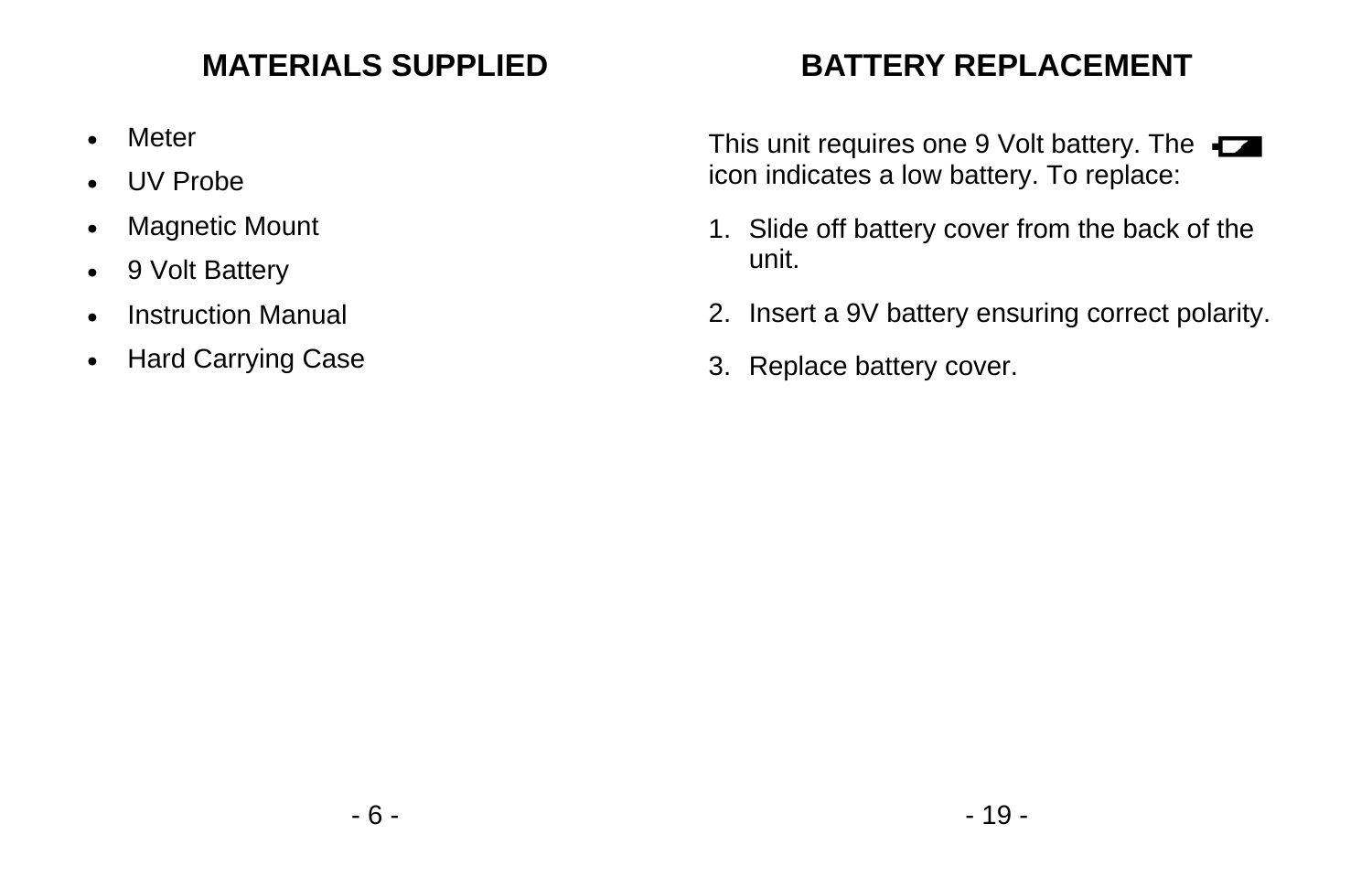## **UVA/B SENSOR**

## **LCD DISPLAY**

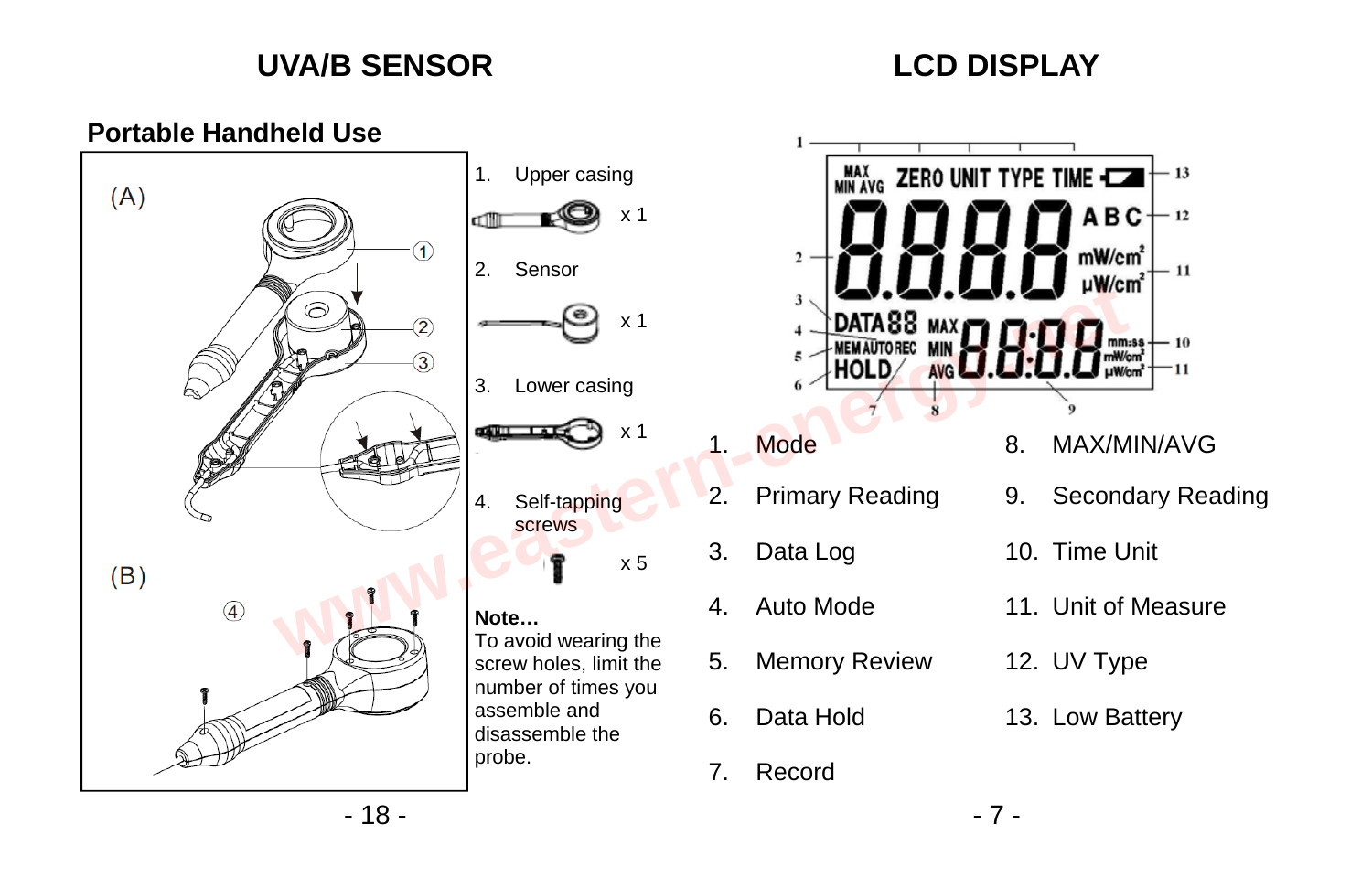## **BASIC FUNCTIONS**

## **UVA/B SENSOR**

#### **Power On/Off**

- 1. Press and hold the **HOLD** button for 2 seconds to turn the meter **on**. All symbols on the LCD will appear for 1 second.
- 2. Press and hold the **HOLD** button for 2 seconds to turn the meter **off**. All symbols on the LCD will appear for 1 second. Release **HOLD** button.

#### **Reading the LCD Display**

- 1. The primary display indicates measurement value.
- 2. The secondary display indicates the advanced functions or data recording.



#### **CAUTION:**

**THE UV SENSOR IS A SENSITIVE INSTRUMENT. TO PREVENT PREMATURE AGING AND THERMAL DESTRUCTION OF THE SENSOR, USE THE SENSOR FOR SHORT-TERM MEASUREMENT IN A SPLASH-PROOF ENVIRONMENT ONLY. THE HOUSING TEMPERATURE MUST NOT EXCEED 50°C. STORE IN A DRY ENVIRONMENT.**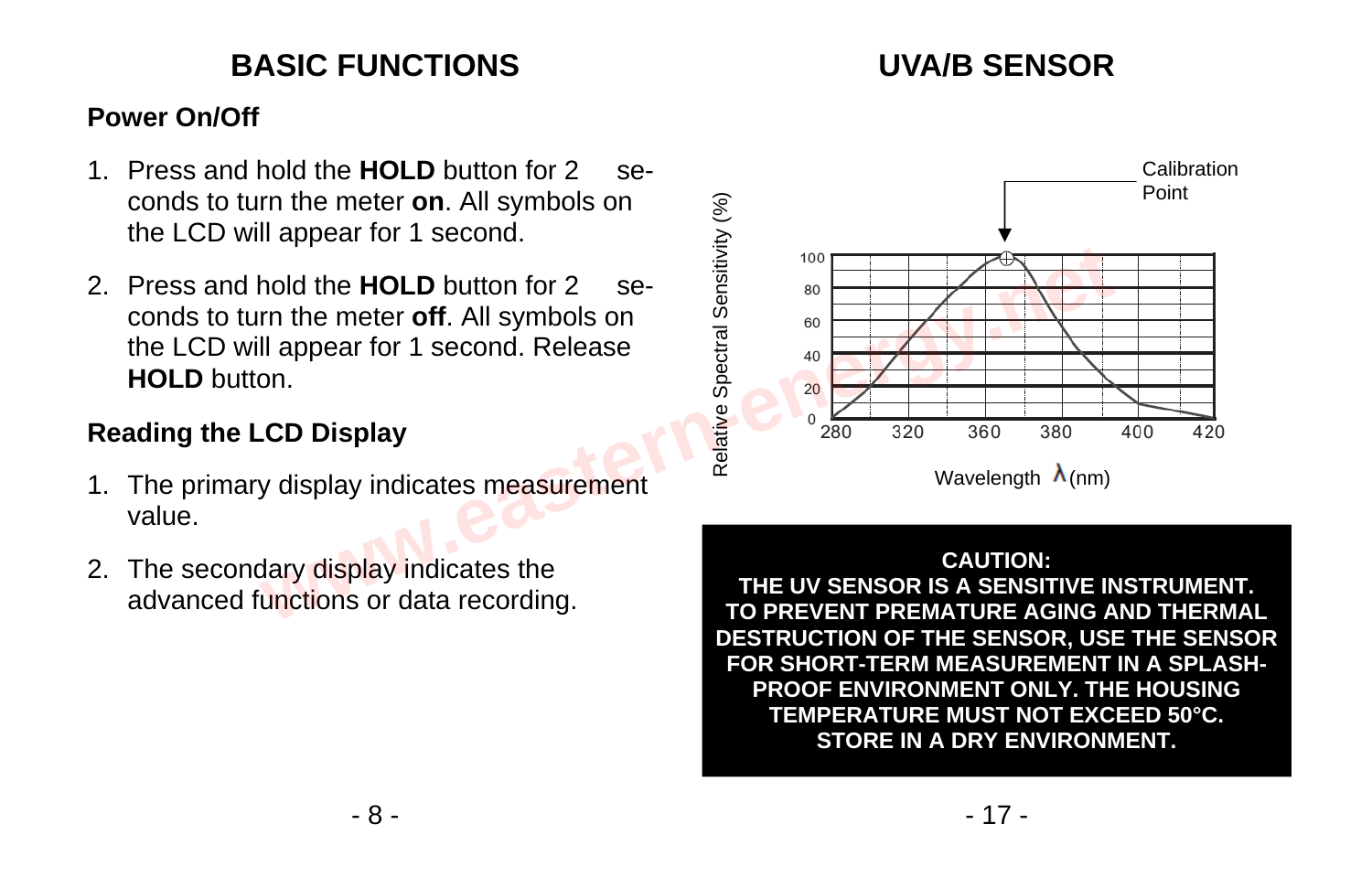## **MEMORY**

 were automatically recorded, "AUTO" appears next to "MEM" during the recall.

- 4. As you scroll through data points 0 to 20, the saved minimum, maximum, or average value appears on the secondary display.
- 5. The "MAX", "MIN" or "AVG" icon will appear on the bottom of the LCD next to the data point number to indicate whether the secondary display represents a maximum, minimum, or average value for that data point. If none of these icons appear, the value represents a stored value at that data point that is not a minimum, maximum or average value.

### **Clear Data**

- 1. Press **MODE** to select Zero Mode.
- 2. Press **M** to clear all 20 stored data points.

### $-16$  -  $-9$  -

# **BASIC FUNCTIONS**

#### **Meter Function Flow Chart**

1. Press **MODE** to choose the main function (MAX/MIN/AVG, Zero, Unit, Type or Time). MAX/MIN/AVG Mode is Normal Mode for this meter and has several sub-functions as indicated in the diagram below.

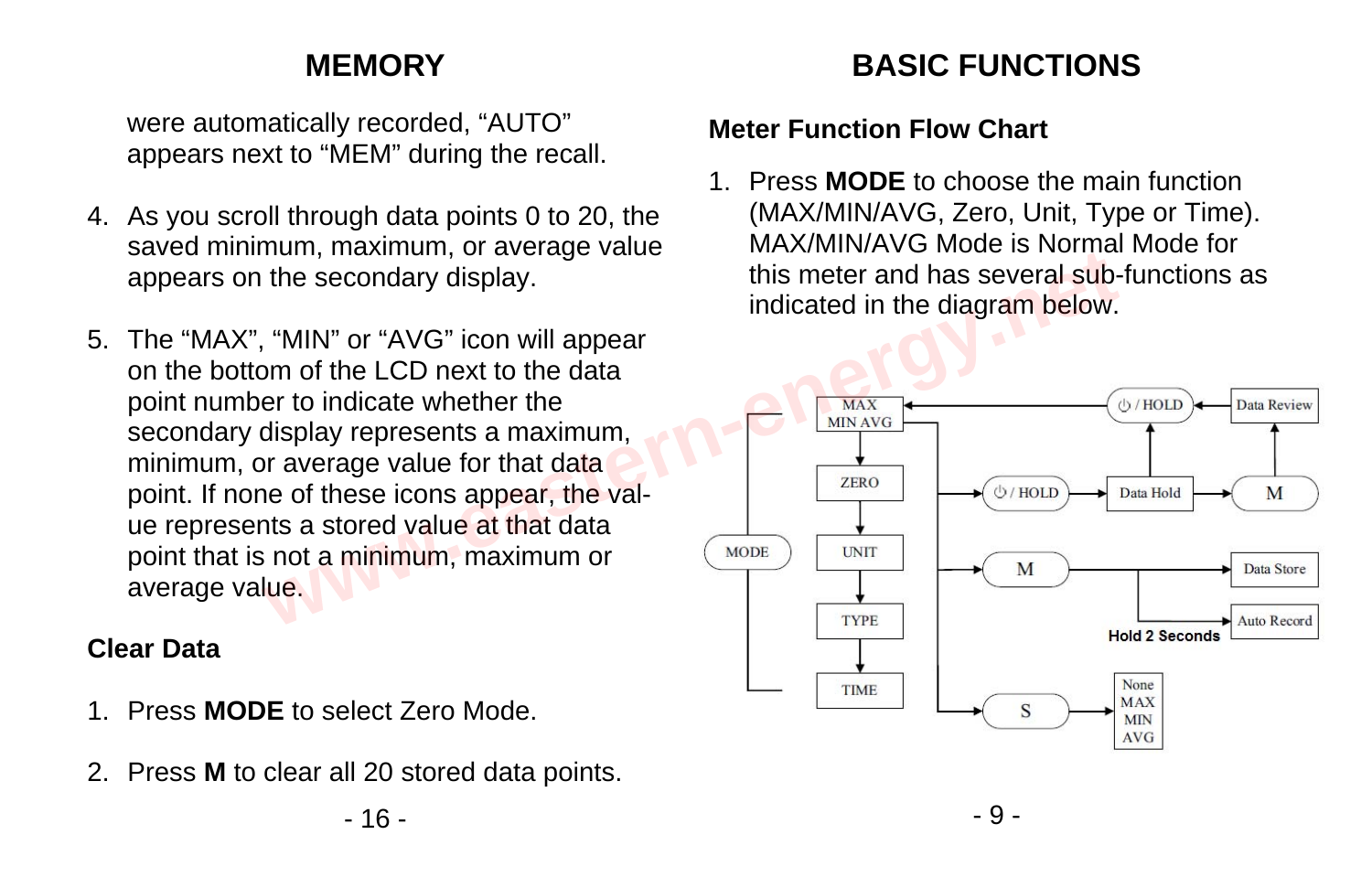## **MODE AND UNIT SELECTION MEMORY**

#### **Mode Selection**

1. Press **MODE** continuously to cycle through MAX/MIN/AVG, Zero, Unit, Type, and Time Modes, respectively.

#### **Maximum, Minimum and Average (Normal Mode)**

- 1. Press **MODE** continuously to cycle through modes until you reach MAX/MIN/AVG.
- 2. The current measured value appears on the primary display.
- 3. To view minimum, maximum or average values of the current reading, press **S** continuously to select subcategory modes of None, Maximum hold, Minimum hold, and Average hold, respectively. **example and Average**<br> **example 2018**<br> **WE continuously to cycle through**<br> **WE continuously to cycle through**<br> **WE continuously to cycle through**<br> **WE continuously to cycle through**<br> **MAX/MIN/AVG.**<br> **2. Press M to cancel A**
- $-10$   $-15$  -4. Maximum, minimum and average values will appear and freeze on the secondary display and will update only when a new maximum,

#### **To Auto Record:**

1. In Normal Mode, press and hold **M** for 2 seconds. "AUTO" appears next to "REC" on the LCD. As soon as the meter reaches 20 data points, the unit will turn **off**.

Recorded data includes: Irradiation intensity, Max/Min/Avg and unit of measure

2. Press **M** to cancel Auto-Record Mode.

#### **Memory Recall**

- 1. In Normal Mode, press **HOLD**.
- 2. Press **M** to enter Memory Mode. "MEM" will appear above "HOLD" on the LCD.
- 3. Press **S** to review data points 0 to 20 on the secondary display. Data point 0 indicates the set time interval between readings when in Auto-Record Mode. (Refer to "Interval Time Setting" section for instructions.) If the data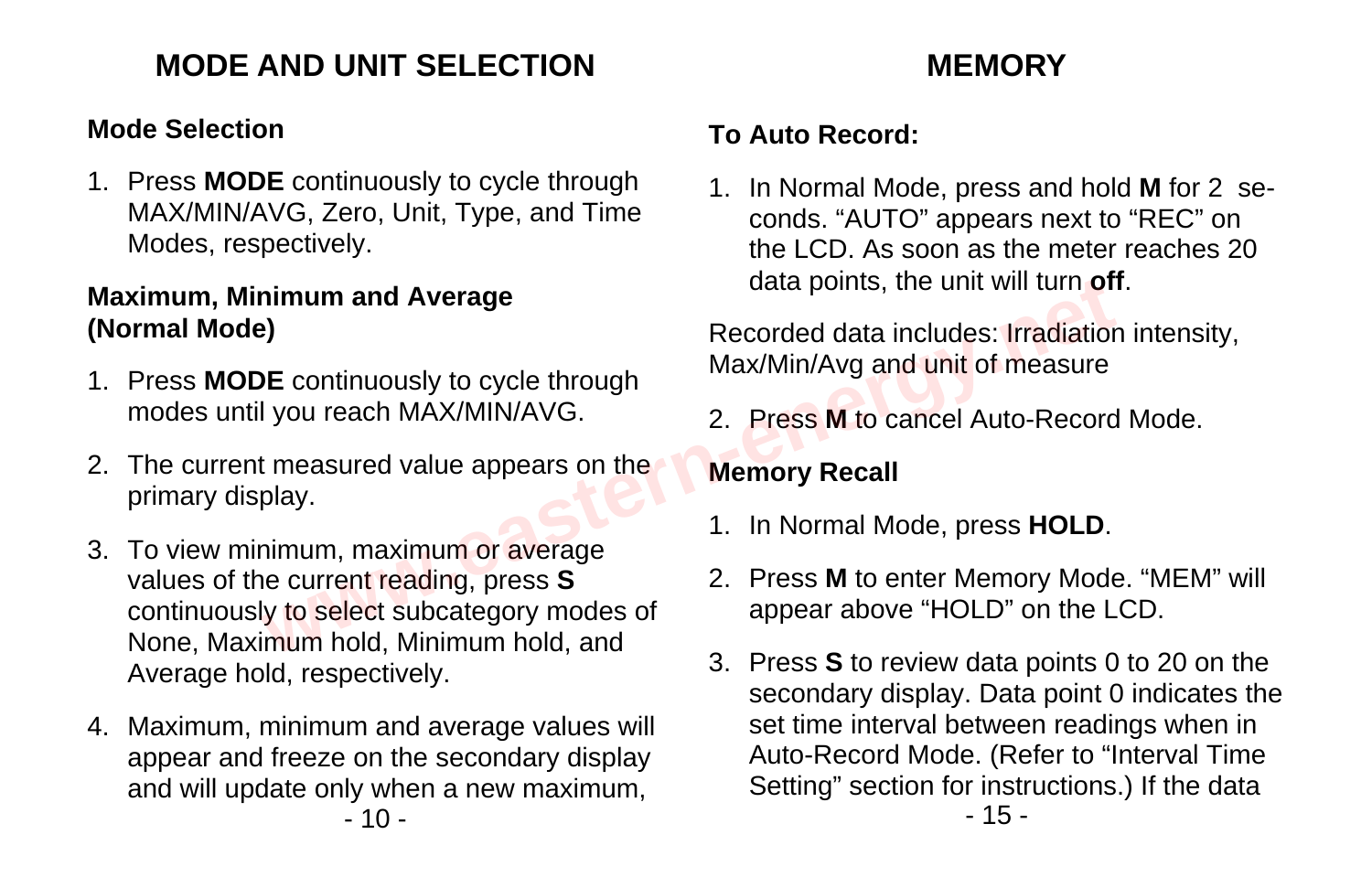## **Manual Recording**

In Normal Mode, press **M** to store the current value that appears on the primary display. The flashing DATA(01~20) icon stops flashing for 2 seconds and moves to the next storage location. (Refer to Maximum, Minimum and Average/Normal Mode on pages 10-11 for instructions on saving max, min, and avg values.**)**

### **Auto Recording**

To utilize auto recording, you must first set an interval time for recording measurement values.

### **Interval Time Setting**

- 1. Press **MODE** continuously to cycle through modes until you reach Time Mode.
- 2. Continuously press **S** to select an interval time for auto recording of 1, 2, 5, 10, 30 seconds or 1, 3, 5, 10 minutes.

# **MEMORY MODE AND UNIT SELECTION**

minimum, or average value is reached on the primary display. Then the secondary display updates automatically. The average value on the secondary display updates according to the detected maximum and minimum values of the current reading.

- 4. Press **M** to save the current, max, min, or avg value for each data point and the meter will move to the next data point. The stored data can hold either one current, max, min, or avg value for each data point. moves to the next storage<br>
according to the detected max<br>
ar to Maximum, Minimum and<br>
al Mode on pages 10-11 for<br>
1 saving max, min, and avg<br>
4. Press **M** to save the current, m<br>
avg value for each data point<br>
img<br>
to save
	- 5. Press **S** to reset.

## **Data Hold**

- 1. While in Normal Mode, press **HOLD** to freeze the secondary display value. "HOLD" will appear on the bottom left corner of the LCD.
- 2. Press **HOLD** to cancel Hold Mode.